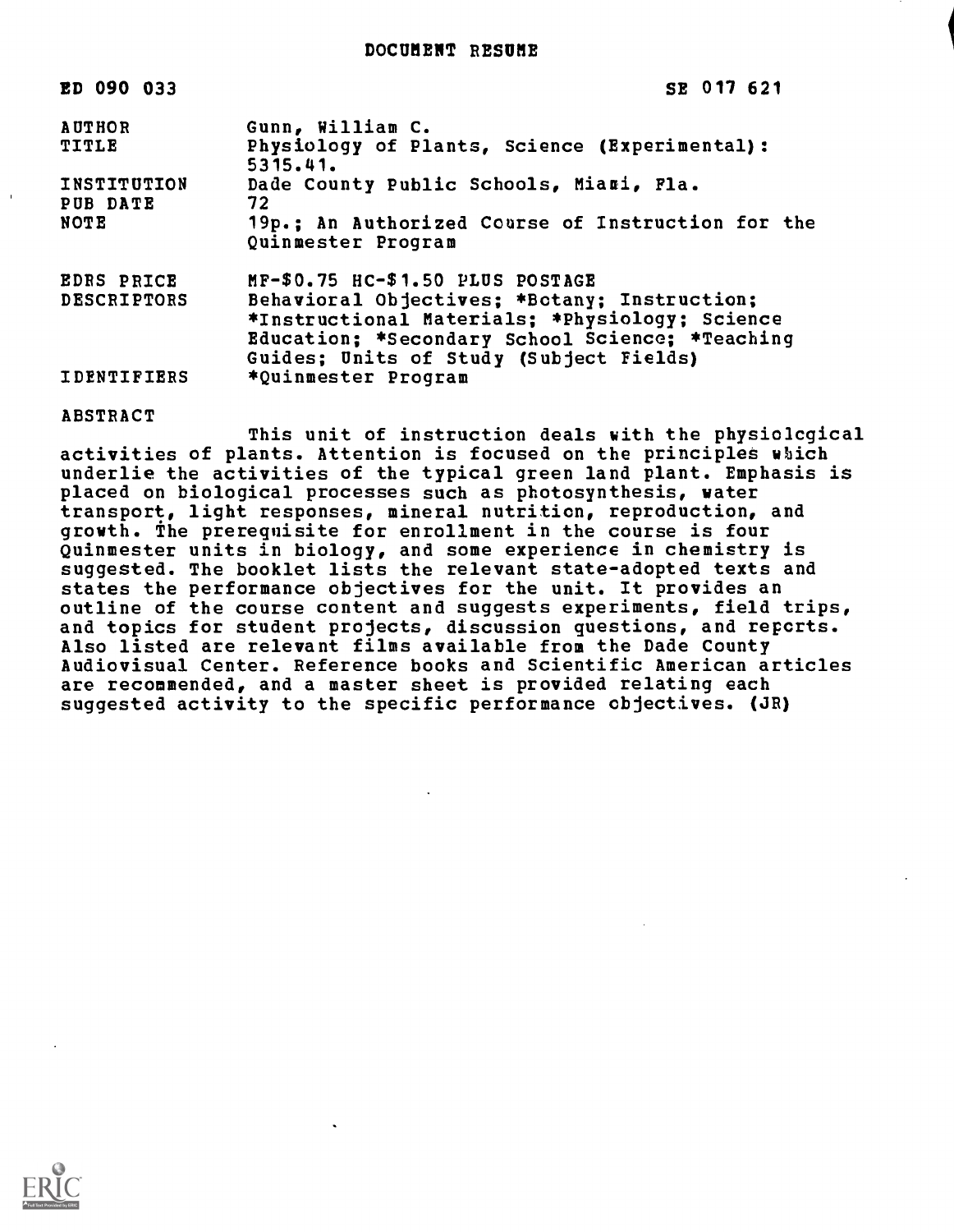DIVISION OF INSTRUCTION-1971

(Experimental)

**SCIENCE** 

5315.41

PHYSIOLOGY OF PLANTS

ED 090033

 $\overline{59}$ 

SERIC<br>SERIC

AUTHORIZED COURSE OF INSTRUCTION FOR THE

US DEPARTMENT OF HEALTH, EDUCATION A WELFARE<br>HATIONAL INSTITUTE OF EDUCATION<br>EDUCATION<br>THIS DOCUMENT HAS BEEN RI PRO<br>DIKED EXACTLY AS RECEIVED F 140M THE PERSON OR ORGANIZATION ORIGIN<br>STATED DO NOT NECESSARILY MCPINIONS<br>STATED DO NOT NECESSARILY MCPHI<br>SENT OFFICIAL NATIONAL INSTITUTE: OF<br>EDUCATION POSITION OR POLICY

 $\leq$  $\in$ 

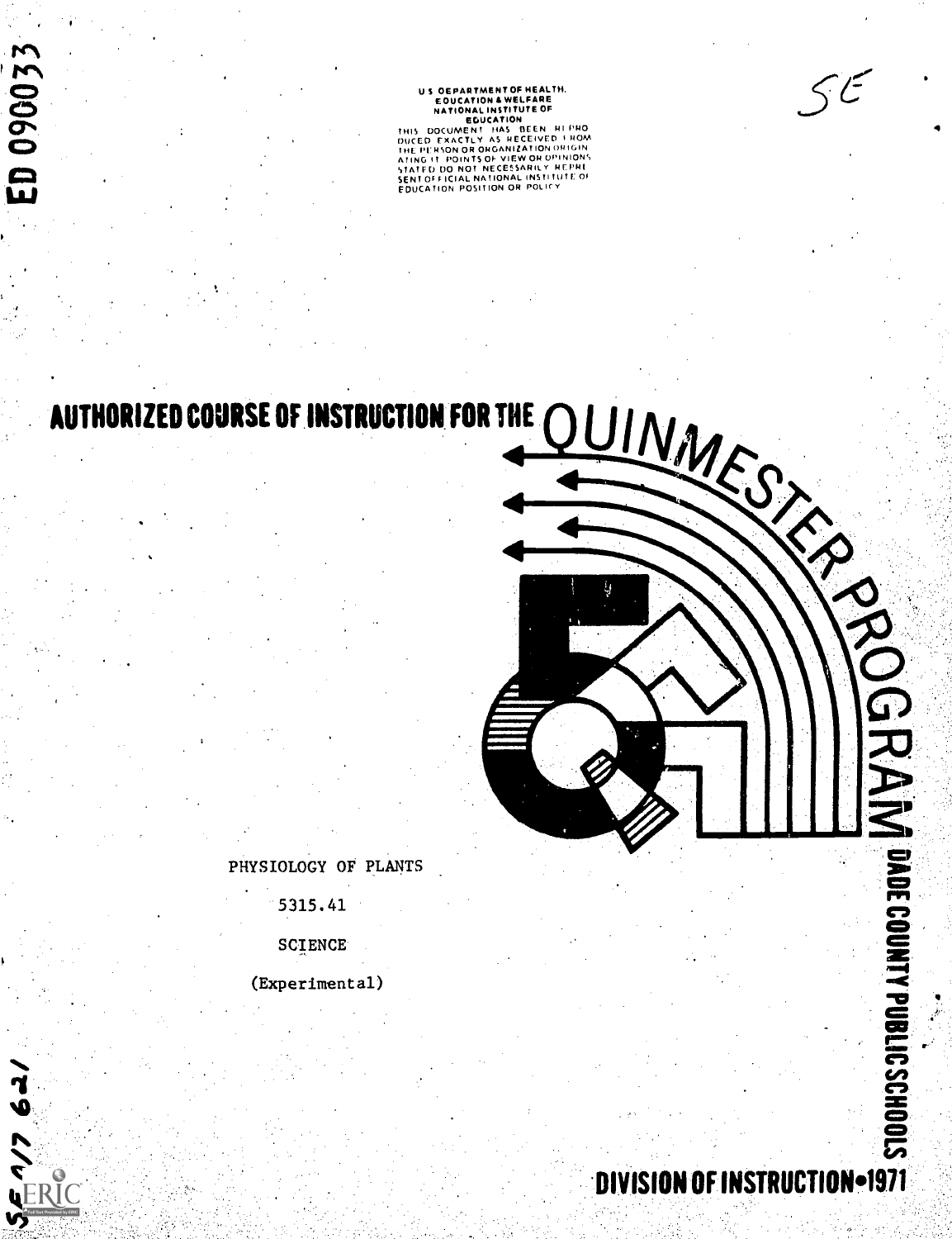# ED 090033

# PHYSIOLOGY OF PLANTS

5315.41

SCIENCE

(Experimental)

Written by William C. Gunn for the DIVISION OF INSTRUCTION Dade County Public Schools Miami, Florida 1972

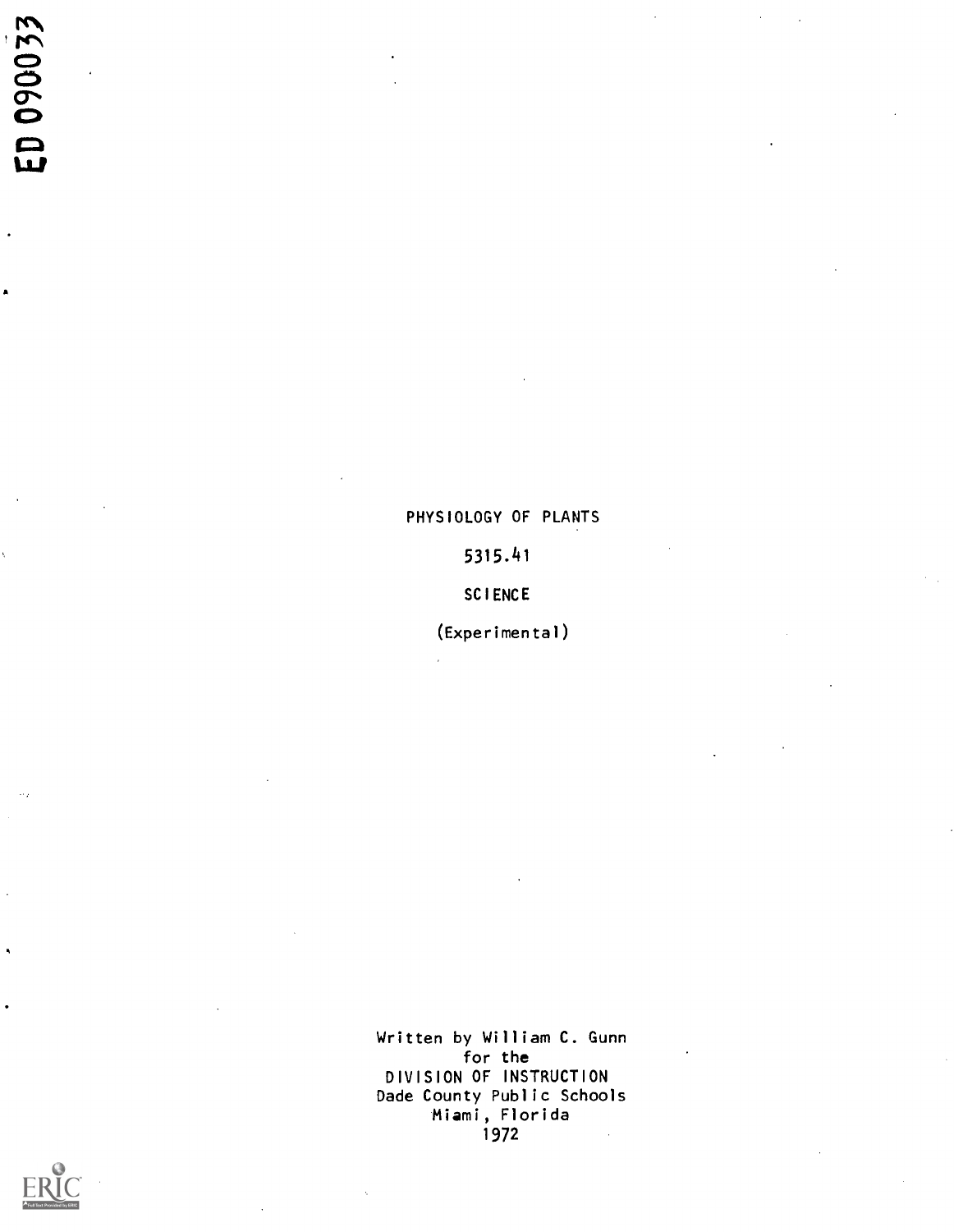#### DADE COUNTY SCHOOL BOARD

Mr. William Lehman, Chairman Mr. G. Holmes Braddock, Vice-Chairman Mrs. Ethel Beckham Mrs. Crutcher Harrison Mrs. Anna Brenner Meyers Dr. Ben Sheppard Mr. William H. Turner

Dr. E. L. Whigham, Superintendent of Schools Dade County Public Schools Miami, Florida 33132

Published by the Dade County School Board

Copies of this publication may be obtained through

Textbook Services 2210 S. W. Third Street Miami, Florida 33135

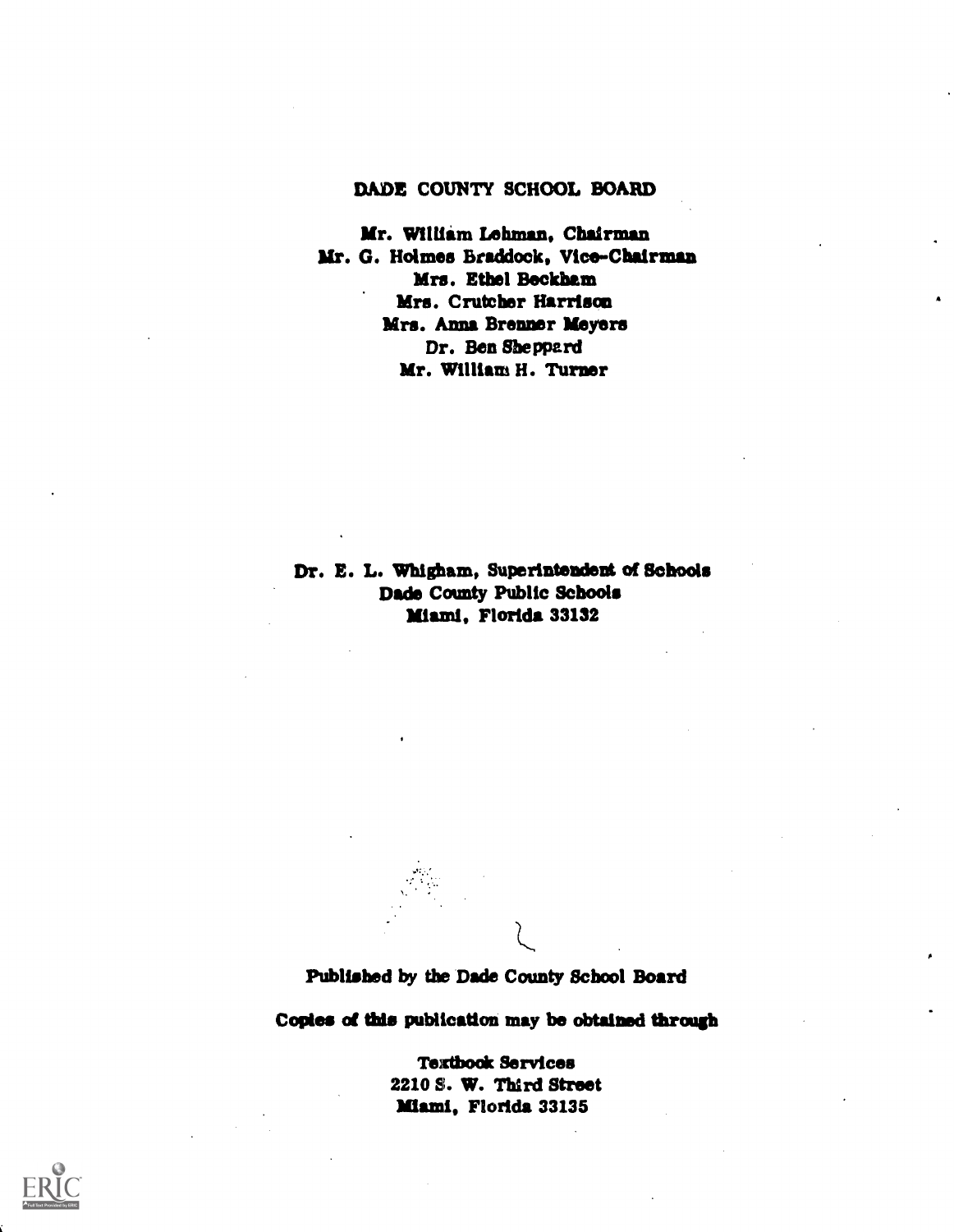### TABLE OF CONTENTS

Page

# Course Description <sup>1</sup> Enrollment Guidelines <sup>1</sup> State Adopted Texts <sup>1</sup> Performance Objectives 2 Course Outline <sup>3</sup> Experiments 6 Projects 9 Field Trips 9 Reports 10 Speakers 10 Special Problems 10 Films 11 Suggested Discussion Questions .................................. 12 References 13 Master Sheet 15

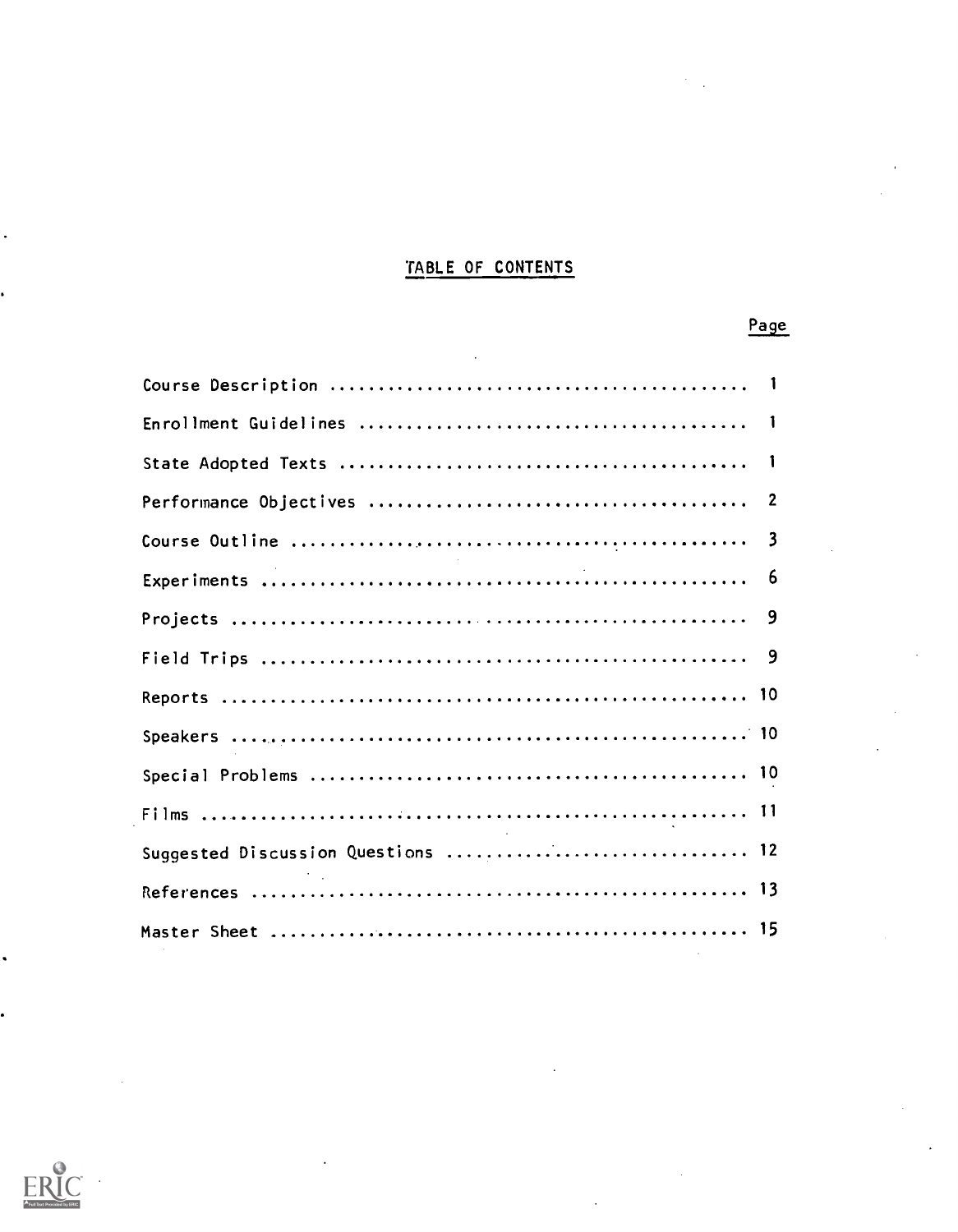#### PHYSIOLOGY OF PLANTS

#### COURSE DESCRIPTION

This is a course about the activities of plants  $-$ - what they do and how they are equipped to do it. Attention is focused on a typical green land plant. It will be our purpose to analyze the principles which underlie the activities of plants. Emphasis is placed on the biological principles important to plants, such as photosynthesis, water transport, light responses, mineral nutrition, reproduction and growth.

#### ENROLLMENT GUIDELINES

The student must have completed four quinmesters of biology. A knowledge of chemistry will be helpful.

#### STATE ADOPTED TEXTBOOKS

- 1. Biological Sciences Curriculum Study. BSCS Green Version High School Biology. 2nd Edition. Chicago: Rand McNally and Co., 1968.
- 2. Biological Sciences Curriculum Study. Biological Sciences, Molecules to Man. 2nd Edition. Boston: Houghton Mifflin Company, 1968.
- 3. Biological Sciences Curriculum Study. Biological Sciences An Inquiry into Life. 2nd Edition. New York: Harcourt, Brace and World, 1968.
- 4. Lee, Addison E., BSCS Laboratory Block. Plant Growth and Development. Boston:  $D. C.$  Heath and Company,  $1964.$
- 5. Jacobs, William P. and LaMotte, Clifford E. Regulation in Plants by Hormones. Boston: D. C. Heath and Company, 1964.
- 6. Abraham, Norman, et al. Biological Science, Interaction of Experiments and Ideas. 2nd Edition. Englewood Cliffs, New Jersey: Prentice-Hall, 1970.

RECOMMENDED TEXTBOOK

7. Ray, Peter M. The Living Plant. New York: Holt, Rinehart and Winston, 1963.

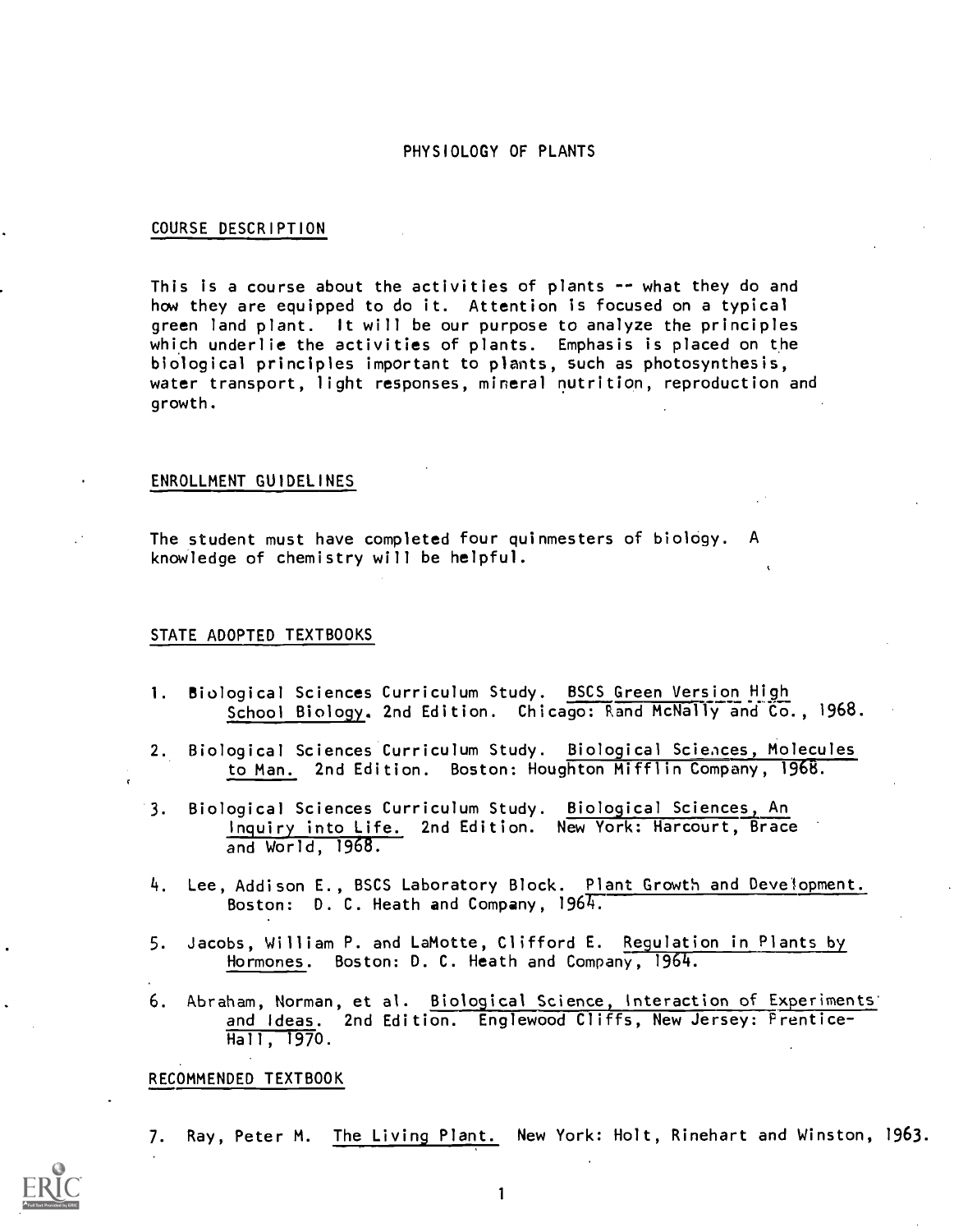#### PERFORMANCE OBJECTIVES

The student will:

- 1. Summarize information on selected aspects of plant physiology from scientific Journals.
- 2. Identify the major structural parts of a leaf.
- 3. Explain the function served by each part of the leaf.
- 4. Identify the structural characteristics of a root that perform the functions of storage, absorption, and anchorage.
- 5. Given a list of chemical elements, cite the role that each plays in the life of a green plant.
- 6. Develop a hypothesis based on observations and inferences drawn from plant activities.
- 7. Use data from plant experiments to make predictions.
- 8. Explain the flow of energy from the sun, through a living plant system, into an organic molecule.
- 9. Given a description of the works of various scientists, explain how the work of each scientist is related to the total concept of photosynthesis.
- 10. Identify terms relating to plant activities.
- 11. Demonstrate the ability to combine concepts, principles, and generalizations by designing an experiment to illustrate an activity of a green plant.
- 12. Identify the role of meristemic tissue.
- 13. Compare structurally and functionally tracheids and vessels.
- 14. Depict the events and factors involved in water transport in a land plant.
- 15. Cite the effects of auxins on plant growth.
- 16. State the conditions necessary for the operation of the flow hypothesis in phloem transport.

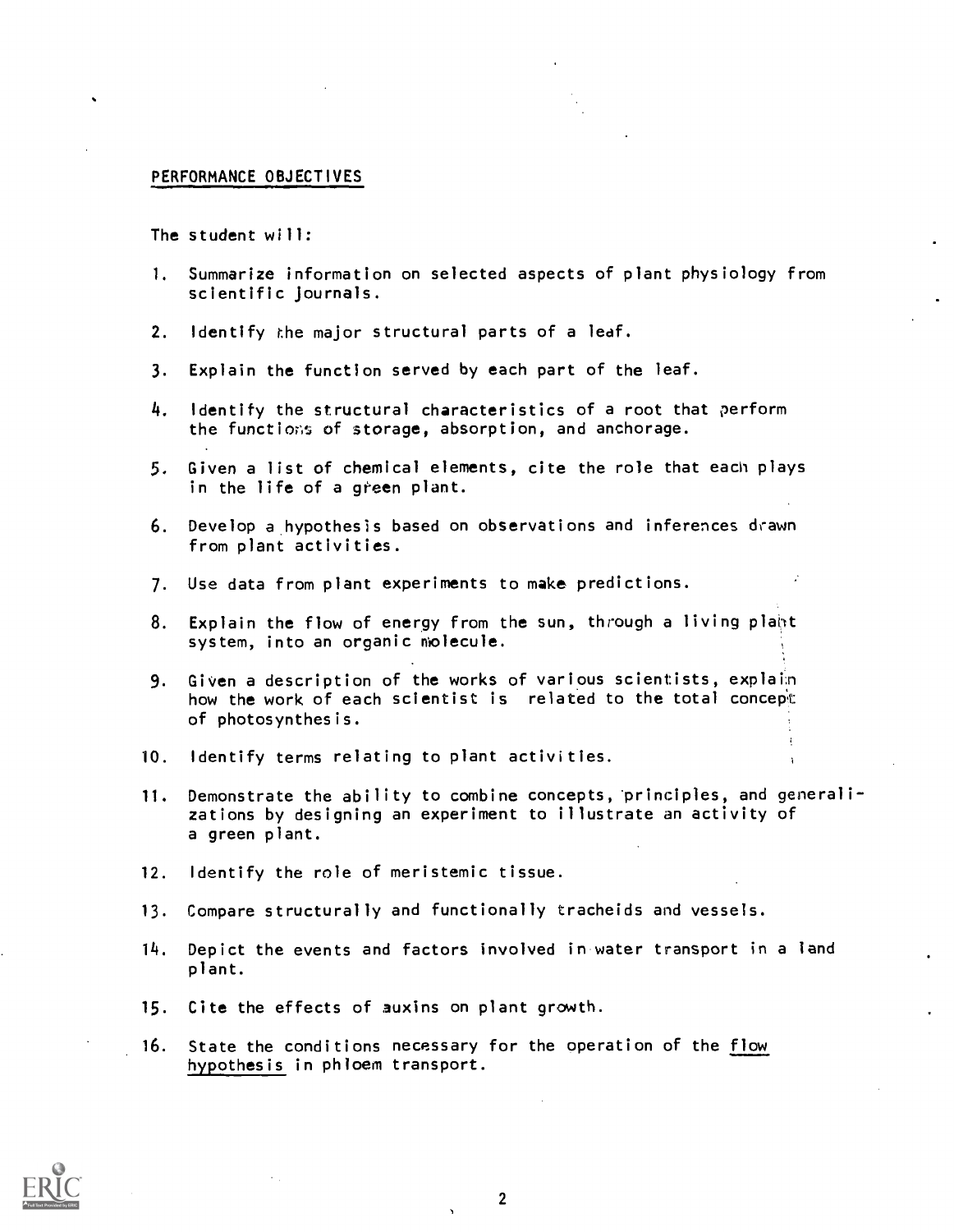#### COURSE OUTLINE

- I. The Plant Way of Life
	- A. The essential function of green plants photosynthesis
		- 1. Structural adaptations
		- 2. Behavioral adaptations
	- B. Discoveries
		- 1. Priestley's contribution
		- 2. Ingenhousz's contributions
		- 3. Lavoisier's discovery
		- 4. de Saussure's contributions
	- C. Plant nutrition
		- 1. Autotrophic
		- 2. Heterotrophic
	- D. Organs of the plant
		- 1. The root
			- a. Functions
			- b. Growth patterns<br>c. Nutrition
			- **Nutrition**
		- 2. The shoot
			- a. Functions
			- b. Growth patterns
			- c. Nutrition

E. Vascular system

1. Functions of xylem and phloem

- 2. Arrangement of vascular bundles
- 3. Effects of girdling on plant conduction
- 4. Comparison of plant and animal transport systems

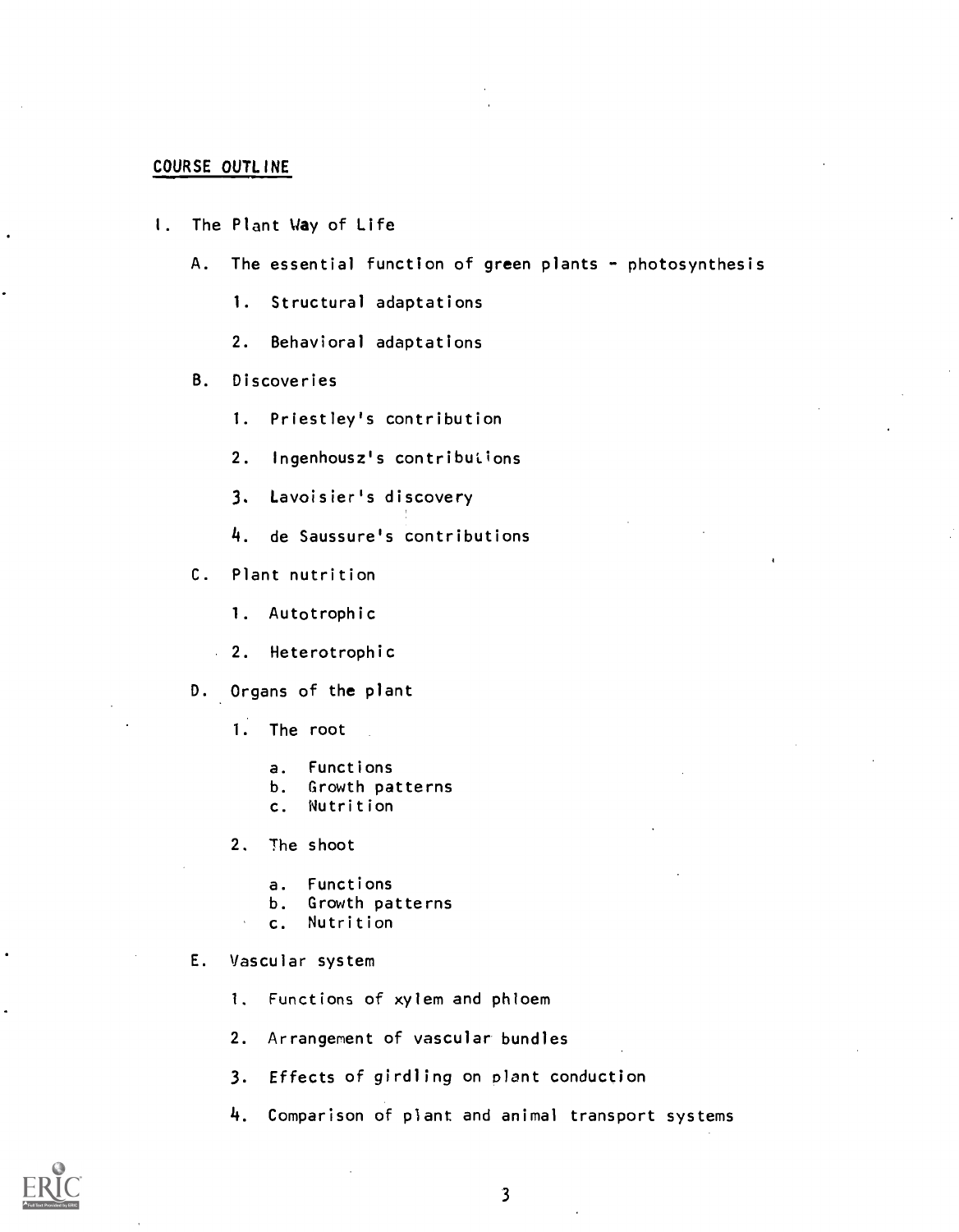# COURSE OUTLINE (Continued)

- II. Plant Cells and Their Activities
	- A. The cell wall
		- 1. Physical characteristics
		- 2. Chemical composition
		- 3. Functions
	- B. The cytoplasm and cellular metabolism
		- 1. Respiration
			- a. Glycolysis
			- b. Citric acid cycle
			- c. Hydrogen transport
		- 2. Cytoplasmic organelles and their functions
			- a. Mitochondria
			- b. Cloroplasts
			- c. Ribosomes
			- d. Endoplasmic reticulum
			- e. Vacuoles

C. The structure of plant tissues

- 1. Middle lamella
- 2. Plasmodesmata
- 3. Intercellular air spaces
- D. Water balance in cells
	- 1. Osmosis
	- 2. Hydrostatic pressure
	- 3. Roles of vacuoles in water balance

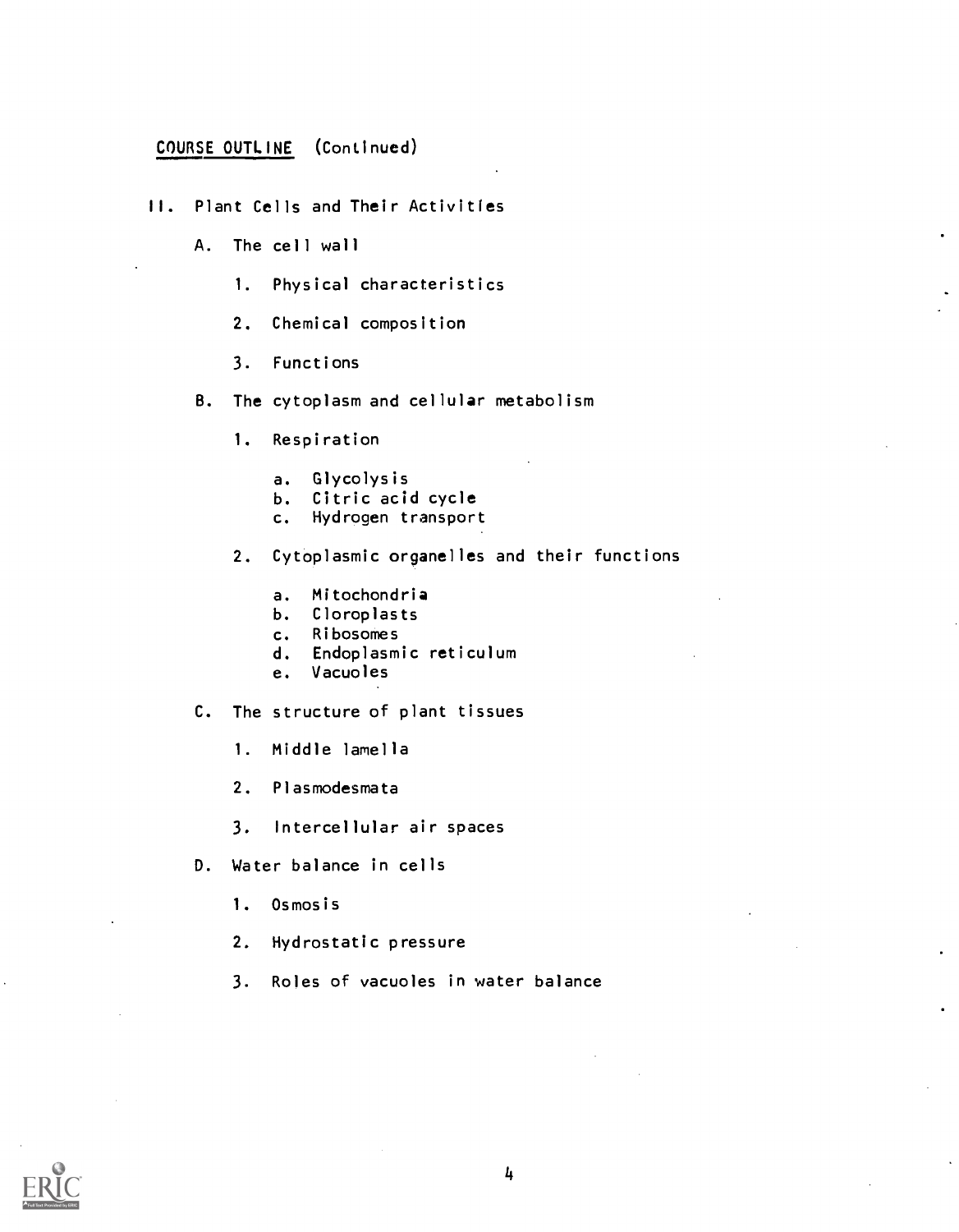#### COURSE OUTLINE (Continued)

- E. Structural specialization of cells
	- 1. Parenchyma
	- 2. Secondary walls
	- 3. Pits
	- 4. Fibers
	- 5. Tracheids

#### III. The Photosynthetic Apparatus

- A. Overall reaction
- B. Comparison of photosynthesis and respiration
- C. Oxidation and reduction in photosynthesis
- D. Photosynthesis in the leaf
	- 1. Structural and functional relationships
	- 2. Adaptations for the absorption of  $CO<sub>2</sub>$

#### IV. Water Economy in Plants

- A. Transpiration
- B. Mechanisms of water transport
- C. Water transportation in roots
- V. Mineral Elements and the Life of the Plant
	- A. Macronutrients and their roles
	- B. Micronutrients and their roles
	- C. Absorption of minerals
	- D. Transport of nutrients within a plant
- Vi. Plant Growth and Development
	- A. Primary growth
	- B. Secondary growth

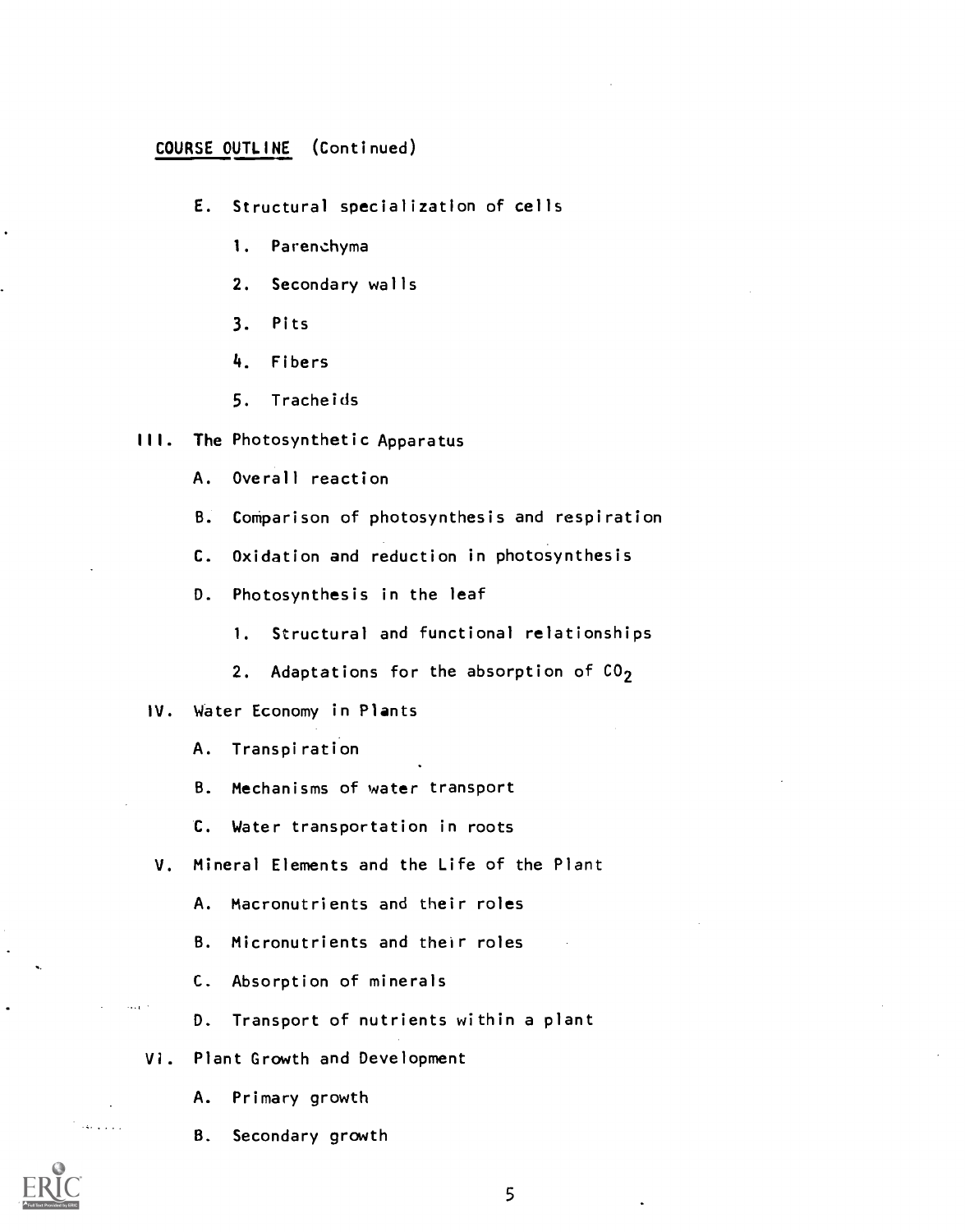# COURSE OUTLINE (Continued)

- C. Regulation of growth
	- 1. Tropic responses
	- 2. Experimental evidence
	- 3. Regulation of growth by auxins
	- 4. Other regulatory factors

#### VII. Reproduction

- A. Asexual reproduction
- B. Sexual reproduction
- C. Regulation of flowering
- D. Mechanisms of photoperiodism
- E. Temperature and reproduction
- F. Hormones in plant reproduction
- G. Germination of seed
- H. Light responses in germination

#### EXPERIMENTS

BSCS Laboratory Block, Plant Growth and Development

| 1. Seed Viability (p. 1)                                      |  |
|---------------------------------------------------------------|--|
| 2. Volume Change of Different Seeds During Germination (p. 4) |  |
| 3. Structure and Nature of Seeds of Different Plant (p. 4)    |  |
| 4. What is the Effect of Seed Coat on Germination? $(p, 8)$   |  |
| 5. What is the Effect of Temperature on Germination? (p. 9)   |  |
| 6. What is the Effect of Oxygen on Seed Germination? (p. 10)  |  |
| 7. What is the Effect of Light on Germination? (p. 11)        |  |
| 8. Measurement of Growth in Plants (p. 20)                    |  |
| 9. Where does Growth Occur in the Plant Root? (P. 25)         |  |
| 10. What is the Importance of the Tip to Root Growth?(p. 26)  |  |
| 11. Do Cells Increase in Number During Growth? (p. 32)        |  |
| 12. What Do Cells Look Like During Growth? (p. 33)            |  |
|                                                               |  |

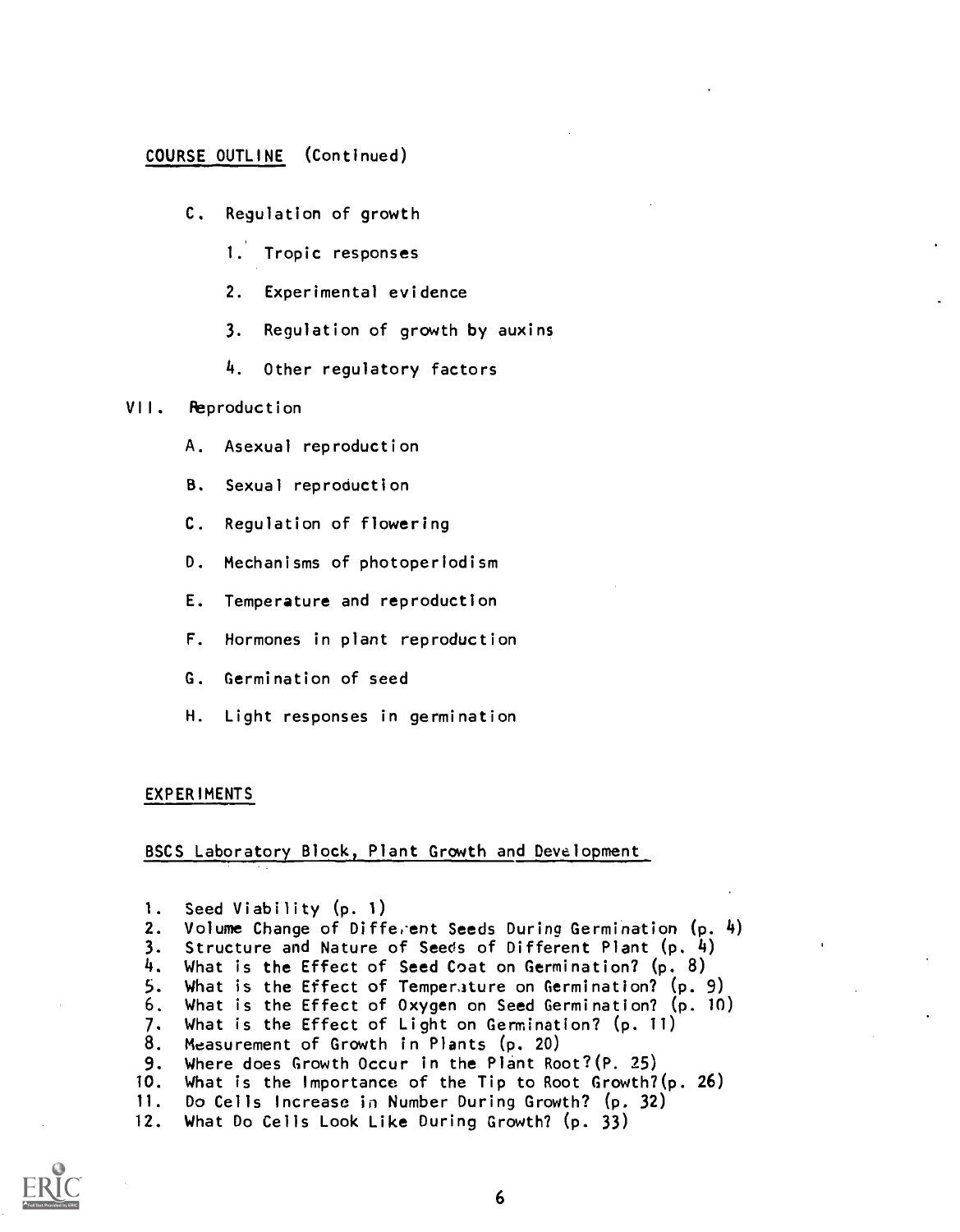EXPERIMENTS (Continued)

- 13. Do Cells Increase in Length During Growth? (p. 33)<br>14. Changes in Cells As They Mature During Growth and 0
- Changes in Cells As They Mature During Growth and Development  $(p. 36)$
- 15. How are Cells and Tissues Organized in Higher Plants? (p. 39)<br>16. Respiration (p. 44)
- 16. Respiration  $(p. 44)$ <br>17. Photosynthesis  $(p.$
- 17. Photosynthesis (p. 49)<br>18. Mineral Nutrition (p.
- Mineral Nutrition (p. 52)
- 19. Enzyme Activity (p. 55)
- 20. The Effects of Auxins on Plant Growth (p. 59)<br>21. The Relationship Between A Growth Substance a
- The Relationship Between A Growth Substance and Phototropism (p. 63)

BSCS, A Laboratory Block, Regulation in Plants by Hormones

- 22. Bioassay for Auxins in Coleus Leaves(p. 44)
- 23. Is the Growth of Roots Controlled by Hormones? (p. 65)

BSCS, Student Laboratory Guide, An Inquiry into Life, 2nd Editidn

- 24. The Significance of Leaf Color (Inquiry 15-1, p. 96)
- 
- 25. Leaf Structure and Function (Inquiry 15-2, p. 97) The Pigments in a Leaf (Inquiry 15-3, p. 98)
- 27. Light and Leaves (Inquiry 15-4, p. 100)
- 
- 28. Plants and Air (Inquiry 15-5, p. 101) Gateway into a Leaf (Inquiry 15-6, p. 102)
- 30. Stems (Inquiry 16-1, p. 104)
- 31. Roots (Inquiry 16-2, p. 105)
- Transportation in Plants (Inquiry 16-3, p. 107)
- 33. Flowers (Inquiry 17-1, p. 110)
- Regulation of Growth in Plants (Inquiry 17-5, p. 119)

BSCS, Biologicai Sciences, Molecules to Man, 2nd Edition

- 35. Investigating Photosynthesis (p. 168)
- Investigating the Production of Carbohydrates by Plants (p. 170)
- 37. Investigating the Effects of Varying Light on the Rate of Photosynthesis (p. 174)
- 38. Investigating Chlorophyll Pigments (p. 187)
- 39. Investigating Reproduction in Flowering Plants (p. 306)
- 40. Investigating Transport in Plants (p. 474)
- 41. Investigating Digestion in Plants (p. 521)

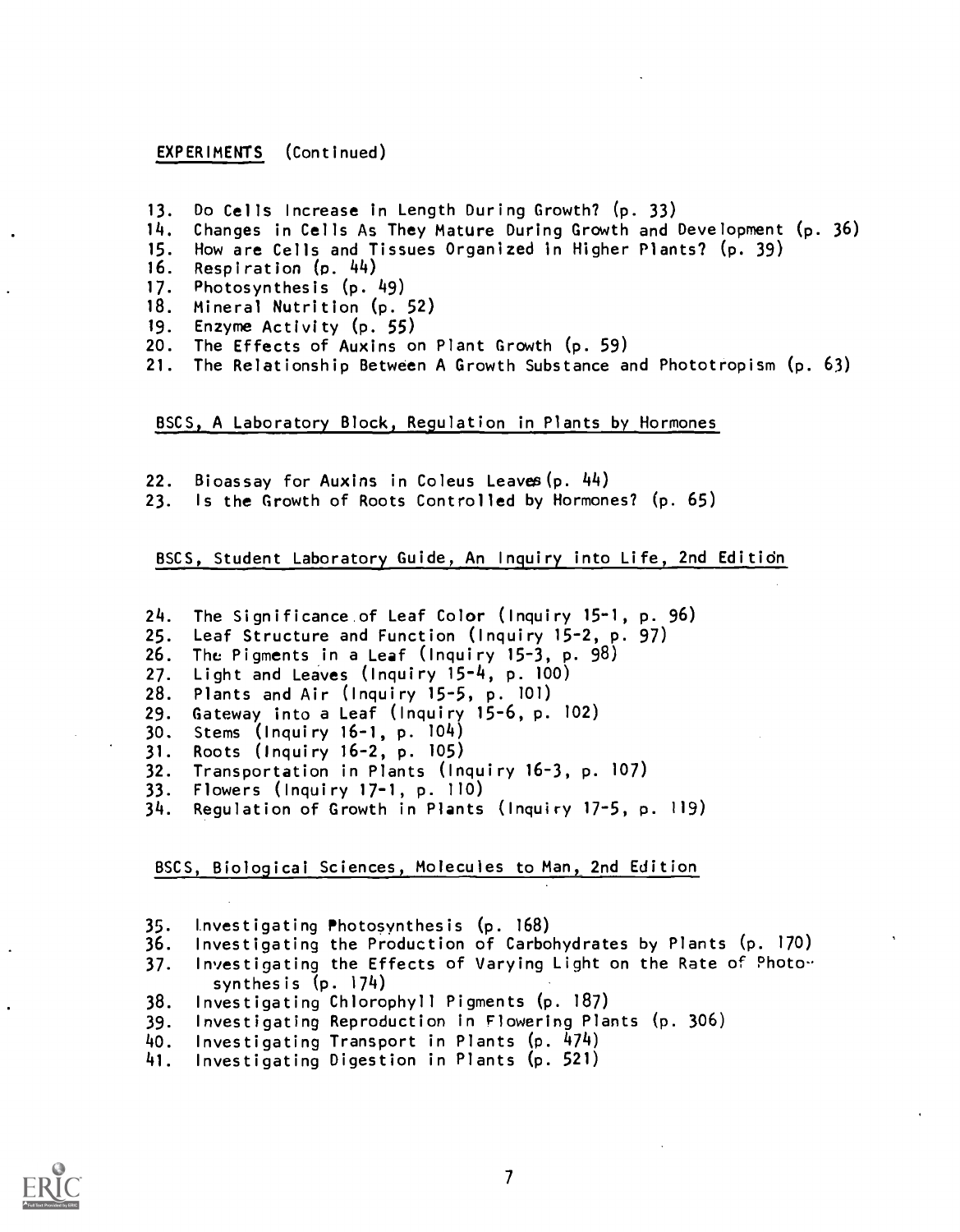EXPERIMENTS (Continued)

- 42. Investigating Regulation of Growth in Plants  $(p, 557)$ .<br>43. Investigating Light and Plant Stem Growth  $(p, 561)$
- 43. Investigating Light and Plant Stem Growth (p. 561)
- 
- 44. Investigating Movement in Plants (p. 630) 45. Investigating the Behavior of a Plant, Mimosa (p. 752)
- 46. Investigating Carbon Pathways in Plants (p. 756)
- 47. Investigating Transmission, Reflection and Absorption of Light (p. 760)<br>48. Investigating Regeneration in Plants (p. 766)
- 48. Investigating Regeneration in Plants (p. 766)
- Investigating a Plants Ability to Absorb Phosphorus Through its Leaves (p. 767)

BSCS, Green Version Nish School Biology, 2nd Edition

- 50. The Germination of Seeds, An Experiment (p. 8)<br>51. A Study of Environmental Tolerance (p. 255)
- A Study of Environmental Tolerance (p. 255)
- 52. Bioenergetics, An Introductory View (p. 408)
- 
- 53. Transpiration (p. 448) 54. Stomata and Photosyntheis (p. 450)<br>55. Rate of Growth, Leaves (p. 470)
- Rate of Growth, Leaves (p. 470)
- 56. Vegetative Reproduction (p. 582)

BSCS, Interaction of Experiments and Ideas

- 57. Enzyme Activity in Germinating Seed ( Investigation 19, p. 172)
- 
- 58. Isolation of an Enzyme (Investigation 20, p. 174)<br>59. Effects of Light on the Germination of Seeds (Inve Effects of Light on the Germination of Seeds (Investigation 22, p. 181)
- 60. Mineral Requirements of Sorghum Plants (Investigation 24, p. 184)
- 61. The Effects of Light on the Growth of Seedlings (Investigation 29, p. 237)
- 63. A Biological Assay (Investigation 30, p. 244)

Effects of Gibberelic Acid (Investigation 32, p. 253)

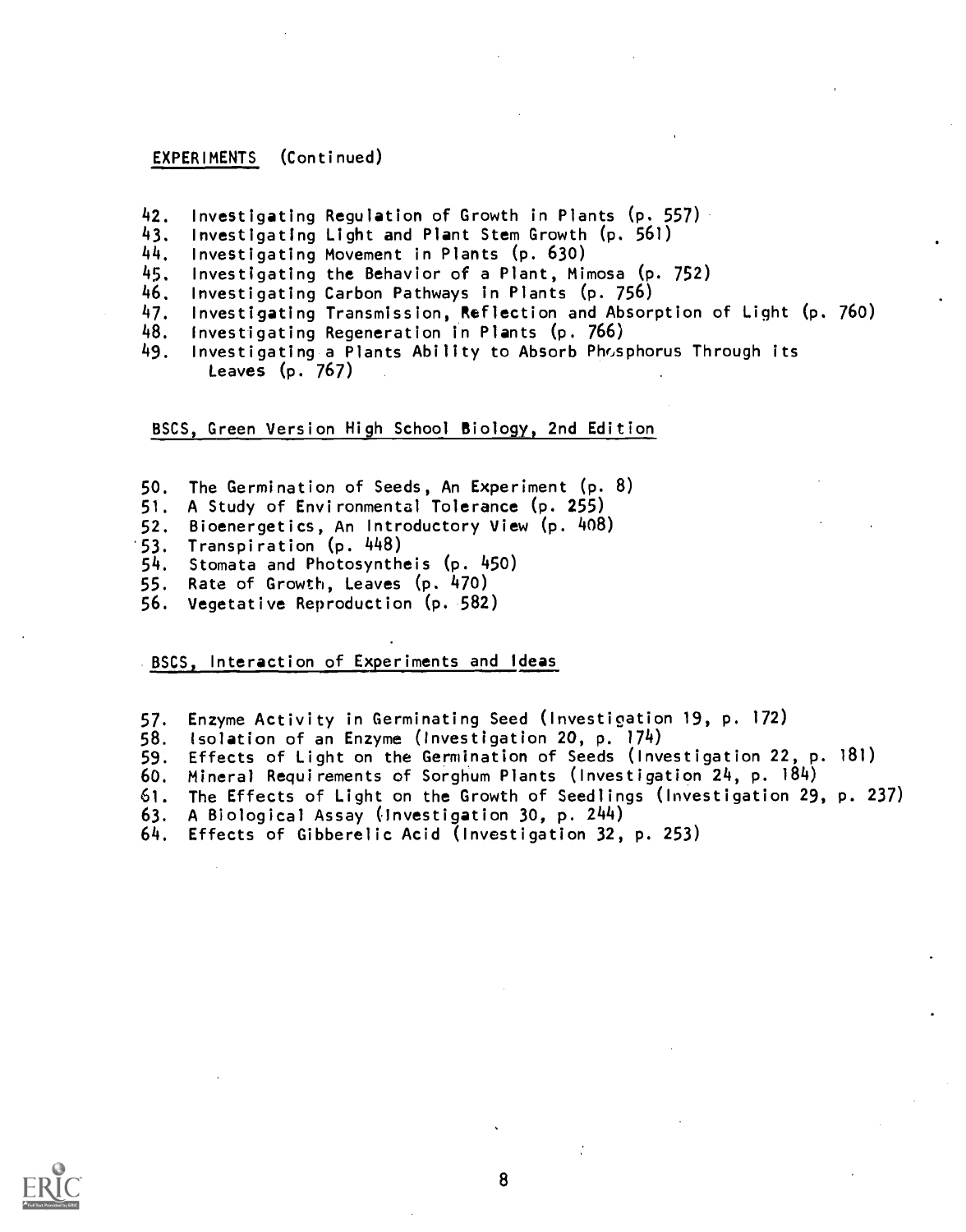#### PROJECTS

- 1. The book by L. Machlis and J. Torrey, Plants in Action, published by W. H. Freeman Company, San Francisco, has many experiments that can be developed into projects without expensive equipment.
- 2. Try projects in plant tissue culture; see reference in Scientific American by P. R. White.
- 3. There are numerous projects with plant tropisms. Students can modify some of the classical experiments with their own experimental designs.
- 4. Try extracting and crystallizing enzymes from seeds at various stages of their development. Estimate quantitatively with chromatography.
- 5. Flowering in plants is determined by such environmental factors as temperature, nutrition and length of night or day. It has been demonstrated that flowering can be induced in the biennial Henbane under conditions in which the plant will not normally bloom,, by using Gibberellic acid. Try GA on other plants.
- 6. Growth substances may be extracted from plants with a variety of solvents, then filtered and evaporated to dryness. Students can design many projects with the extracted precipitates.
- 7. Many factors have been suggested as the cause of abscission in plants including auxins, minerals and carbohydrates. Make quantitative tests for these substances by paper chromatography and colorimetry.
- 8. Carbohydrates are the precursors of amino acids in plants. Since carbohydrates are formed during photosynthesis, is there a corresponding increase in the organic acid content of the leaves? Design an experiment to find out.

#### FIELD TRIPS

- 1. U. S. Plant Introduction Station, 13601 Cutler Road
- 2. Everglades National Park
- 3. Fairchild Tropical Gardens, 10901 Old Cutler Road

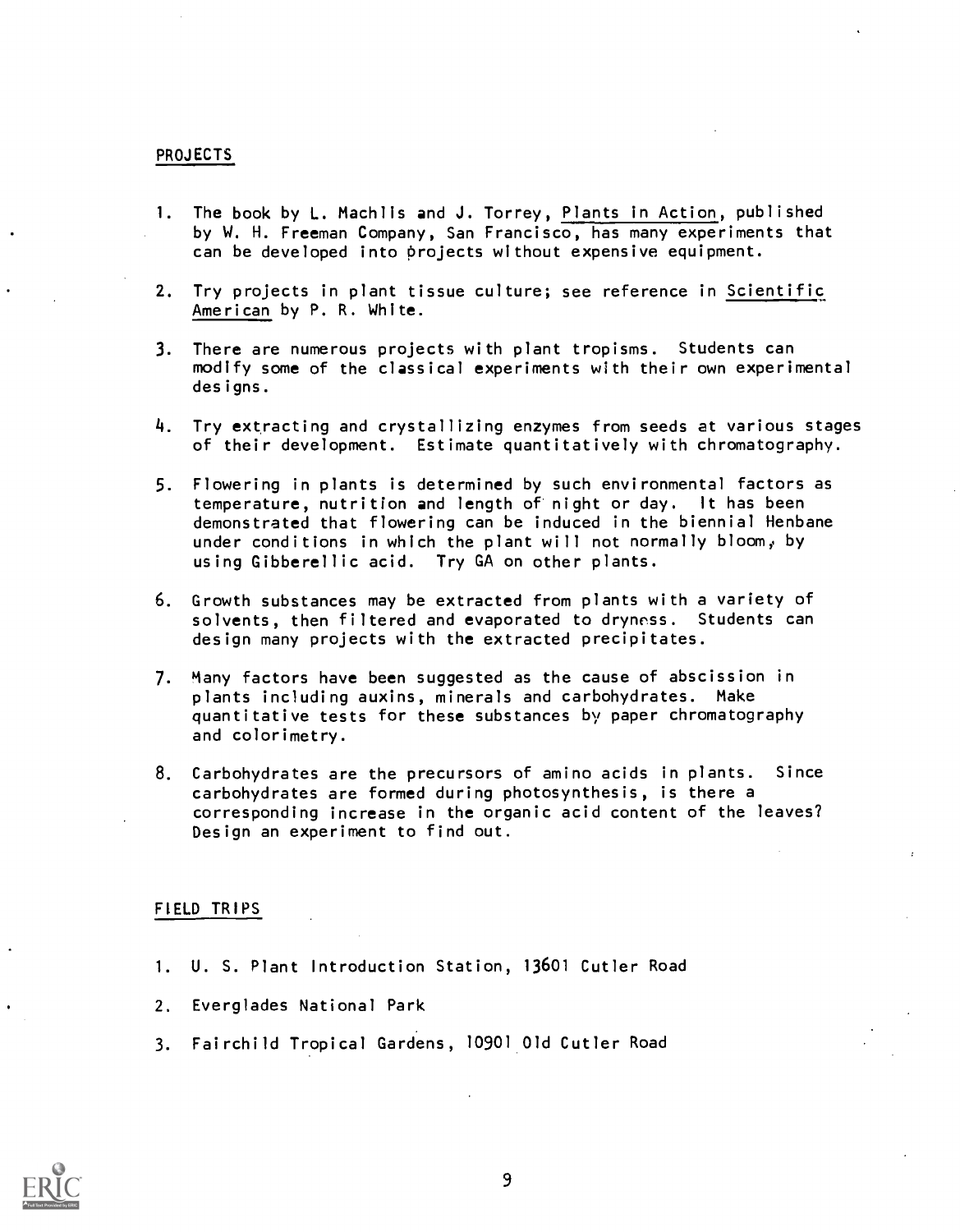#### FIELD TRIPS (Continued)

- 4. Redlands Fruit and Spice Park, Redlands, Florida
- 5. Matheson Hammock
- 6. Morton Collectanea, University of Miami
- 7. University of Florida Experimental Station, Homestead

#### REPORTS

Students can abstract from Scientific American articles listed in the references. These can be presented as written reports or as seminar type presentations.

#### **SPEAKERS**

Consult the Visiting Scientist Program, Florida Academy of Sciences, see brochure.

#### SPECIAL PROBLEMS

- 1. The course outline is based on the book, The Living Plant, by Peter M. Ray. Most of the emphasis is on the physiology of seed plants.
- 2. A variety of labs are suggested at many levels of sophistication. It would be impossible to complete all the labs within a quinmester. The teacher should choose those labs which are best adapted to their student's ability levels, time schedules, and facilities. Order materials in advance so that they will be available when needed.
- 3. This course, as written, does not mandate the curriculum. Hopefully it can be adapted to a variety of teaching strategies.



10

 $\left\langle \right\rangle$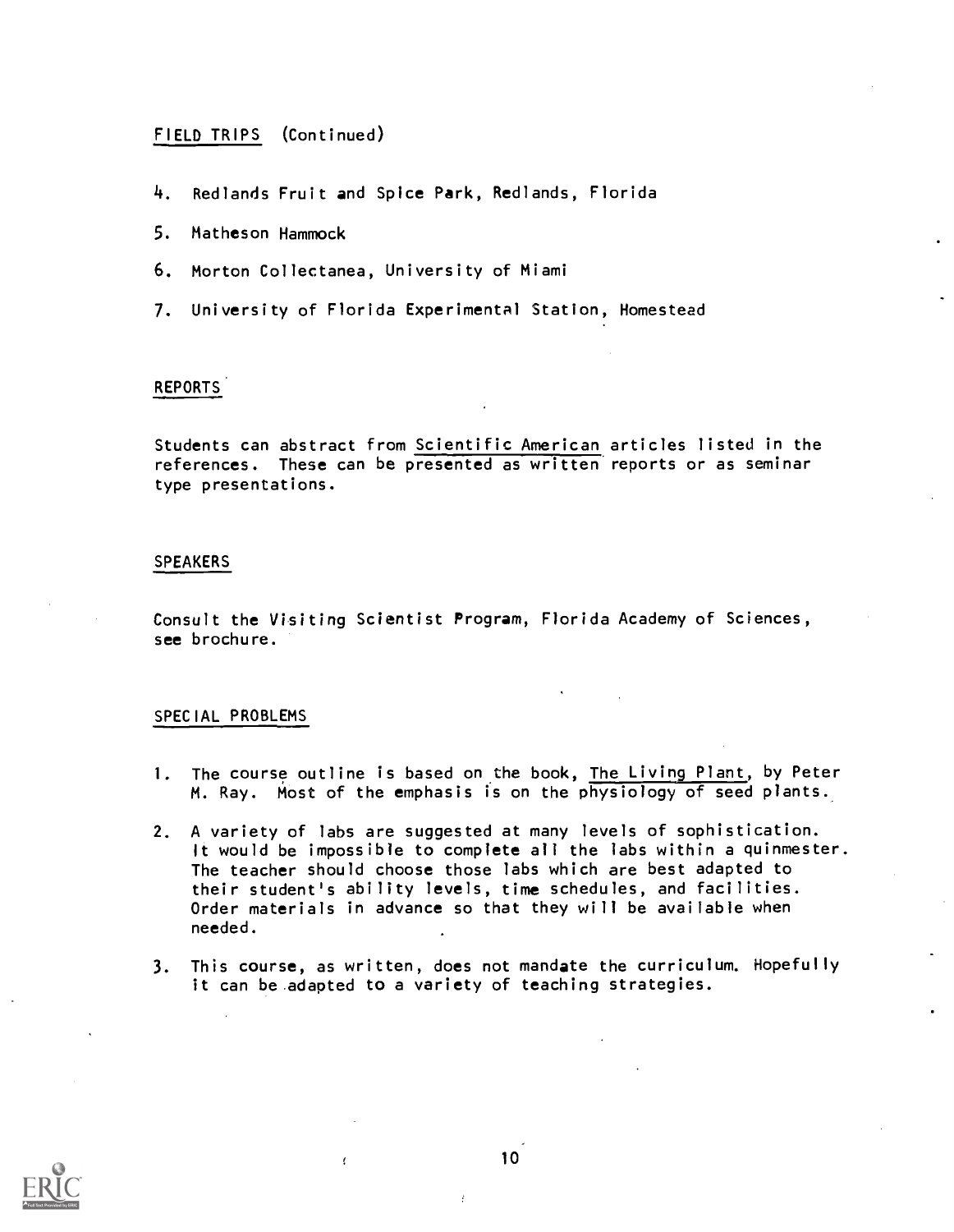#### SPECIAL PROBLEMS (Continued)

- 4. References are included in BSCS Blue, Yellow, Green, and Interaction of Experiments and Ideas. A few copies of each in the classroom or resource center will be useful as reference sources.
- 5. The Scientific American references contain in-depth descriptions of most of the research contained in the course texts and outline.
- 6. Several reference sources should be available at all times. See list.

#### FILMS AVAILABLE FROM DADE COUNTY AUDIOVISUAL CENTER

- 1. Adaptations of Plants 1-11069, 15', C
- 2. <u>Algae</u> 1-11117, 16', C
- 3. Chlorophyll (Photosynthesis) 1-30628, 28', C
- 4. Gift of Green  $1-30730, 20$ , C
- 5. Growth of Seeds 1-02704, 14', C
- 6. Leaves  $\overline{1-30474}$ , 28', C
- 7. Life of a Plant 1-02269, 10', C
- 8. Liverwort, Alternation of Generations 1-11057, C
- 9. Patterns of Energy Transfer 1-30527, 28', C
- 10. Plant Growth and Development 1-30639, 28', C
- 11. Plant Reproduction  $1-30649, 287, C$
- 12. Regulation of Growth 1-30469, 28', C

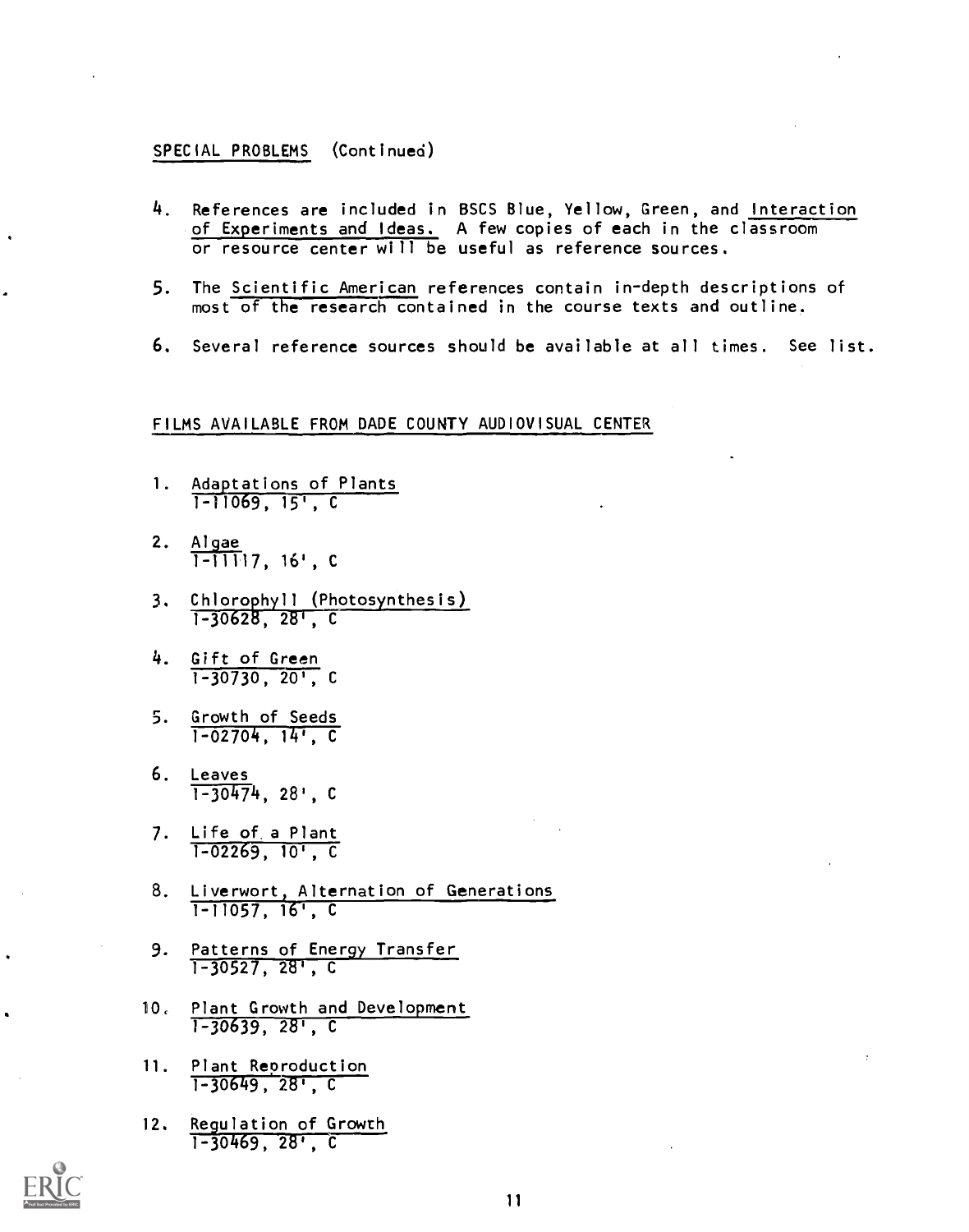- 13. Reproduction in Plants 1-11051, 14', C
- 14. Requirements for Plant Growth  $1-30634, 28, C$
- 15. Roots  $1 - 30659$ , 28', C
- 16. Seed Germination 1-11104, 14', C
- 17. Simple Plants, Algae and Fungi 1-11115, 14', C
- 18. Stems  $T-30654, 28$ ', C

#### SUGGESTED DISCUSSION QUESTIONS

- 1. What are some of the reasons why there is usually very little correlation between numbers of stomates per unit of leaf and its rate of transpiration?
- 2. Why do lower leaves of a plant and the innermost shaded leaves wilt before the upper and outermost exposed leaves?
- 3. What method would you recommend for measuring the rate of photosynthesis of a bean plant growing in the field? Point out possible sources of error.
- 4. Explain exactly why a leaf appears green to the human eye.
- 5. Why does sweet corn soon lose its sweetness after being picked?
- 6. Why do starchy seeds decrease proportionally more in dry weight during germination than oily seeds?
- 7. Discuss the different kinds of combinations in which nitrogen is present in a green plant.
- 8. Cut stumps of certain species of trees on which there are no sprouts sometimes have been found to remain alive for years. What are some of the possible explanations?

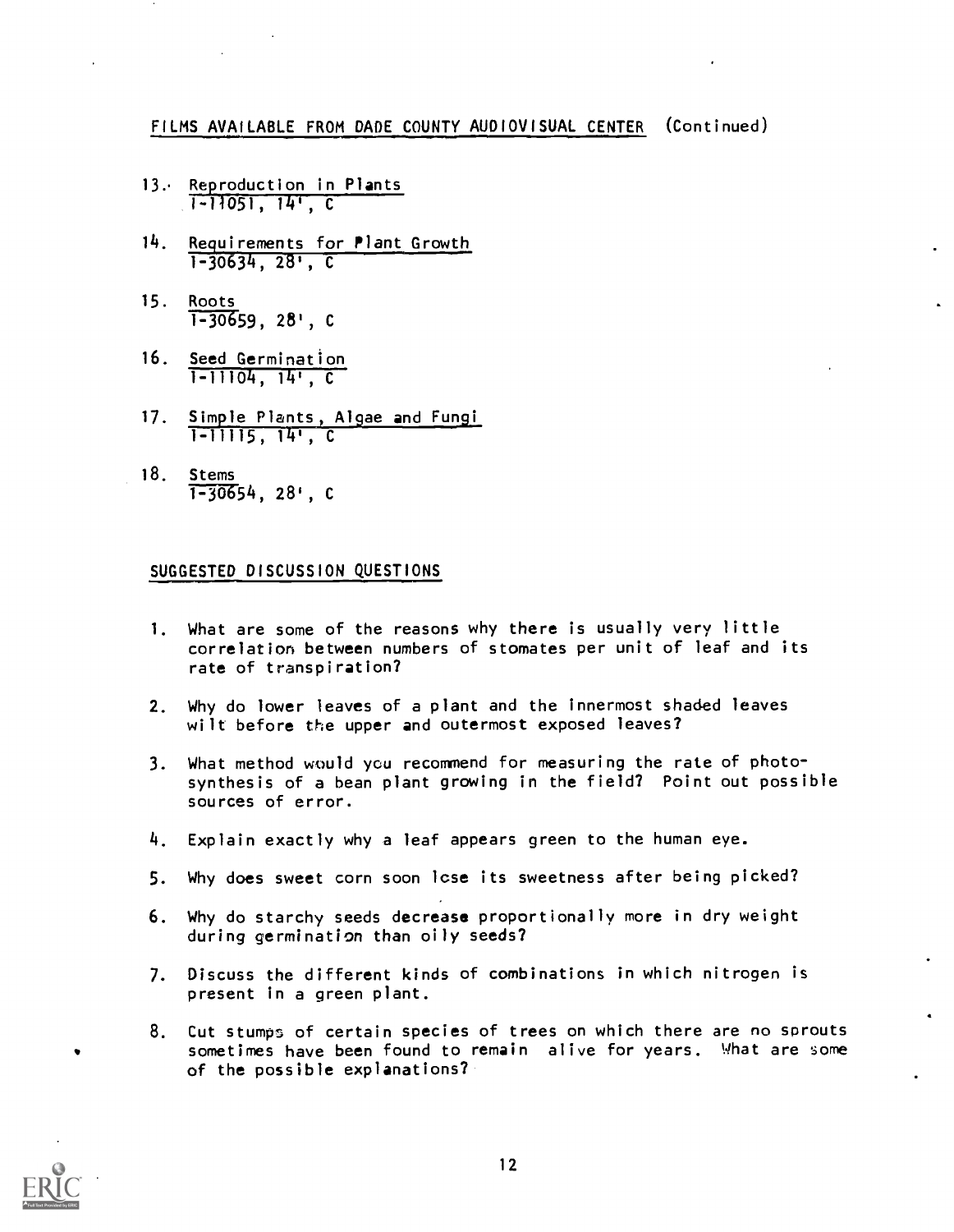#### SUGGESTED DISCUSSION QUESTIONS (Continued)

- 9. Why do radishes usually "go to seed" if planted in the late spring?
- 10. Describe the mechanism of xylem conduction. What kinds of nutrients are conducted in xylem and in what direction?
- 11. What is the principle net end-product of photosynthesis as a whole? Review the possible fates of this end-product. What are the main transportation and storage forms of carbohydrates and how is the photosynthetic end-product converted into these?
- 12. Describe the structure and adaptive significance of a leaf.
- 13. Review the life cycle of a flowering plant.

#### REFERENCES

#### Scientific American Articles:

- 1. Arnon, Daniel I. "The Role of Light in Photosynthesis." November, 1960.
- 2. Basham, J. A. "The Role of Carbon in Photosynthesis." June, 1962.
- 3. Butler, W. L. and Downs, Robert J. "Light and Plant Development." December, 1960.
- 4. Wald, George. "Life and Light." October, 1959.
- 5. Grant, V. "The. Fertilization of Flowers." June, 1951.
- 6. Koller, Dov. "Germination." April, 1959.
- 7. Steward, F. C. "The Control of Growth in Plant Cells." October, 1961.
- 8. White, P. R. "Plant Tissue Cultures." November, 1950.
- 9. Biddulph, S., and Biddulph, O. "The Circulatory System of Plants." February, 1959.
- 10. Zimmerman, M. H. "How Sap Moves in Trees." March, 1963.
- 11. Biale, J. B. "The Ripening of Fruit." May, 1954.
- 12. Jacobs, W. P. "What Makes Leaves fall " November, 1955.

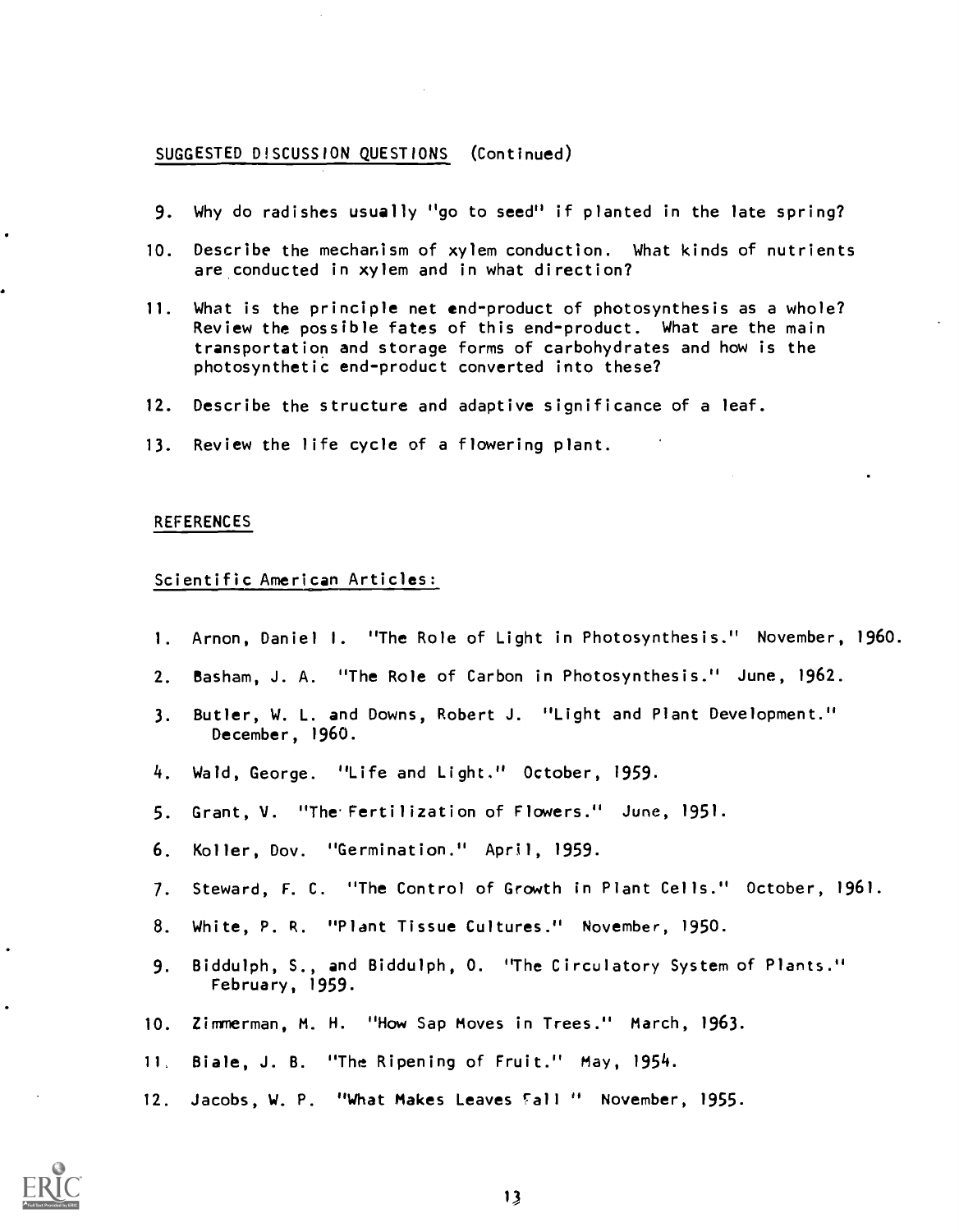#### REFERENCES (Continued)

#### Scientific American Articles:

- 13. Salisbury, F. B. "Plant Growth Substances." April, 1957.
- 14. Rabinowitch, E. "The Role of Chlorophyll in Photosynthesis." July, 1965.
- 15. Geulach, V. A. "The Rise of Water in Plants." October, 1952.
- 16. Naylor, A. W. "The Control of Flowering." May, 1952.

#### Books:

- 17. Bold, Harold C. The Plant Kingdom. Englewood Cliff, New Jersey: Prentice Hall, 1964.
- 18. Esau, K. Anatomy of Seed Plants. New York: Wiley, 1960.
- 19. Calvin, M. and Bassham, J. A. The Photosynthesis of Carbon Compounds. New York: W. A. Benjamin, 1962.
- 20. Galston, A. The Life of the Green Plant. Englewood Cliffs, New Jersey: Prentice Hall, 1964.
- 21. Goodwin, T. W. Chemistry and Biochemistry of Plant Pigments. New York: Academic Press, 1965.
- 22. Steward, F. C. ed. Plant Physiology. New York: Academic Press, 1960.
- 23. Colquist, S. Comparative Plant Anatomy. San Francisco: W. H. Freeman, 1959.
- 24. Bonner J. and Glaston, A. W. Principles of Plant Physiology. San Francisco: W. H. Freeman, 1952.
- 25. Melvin, R. M. Plant Physiology. New York: Reinhold, 1966.
- 26. Rogg, G. E. The Growth of Plants. Penguin Books, 1962.